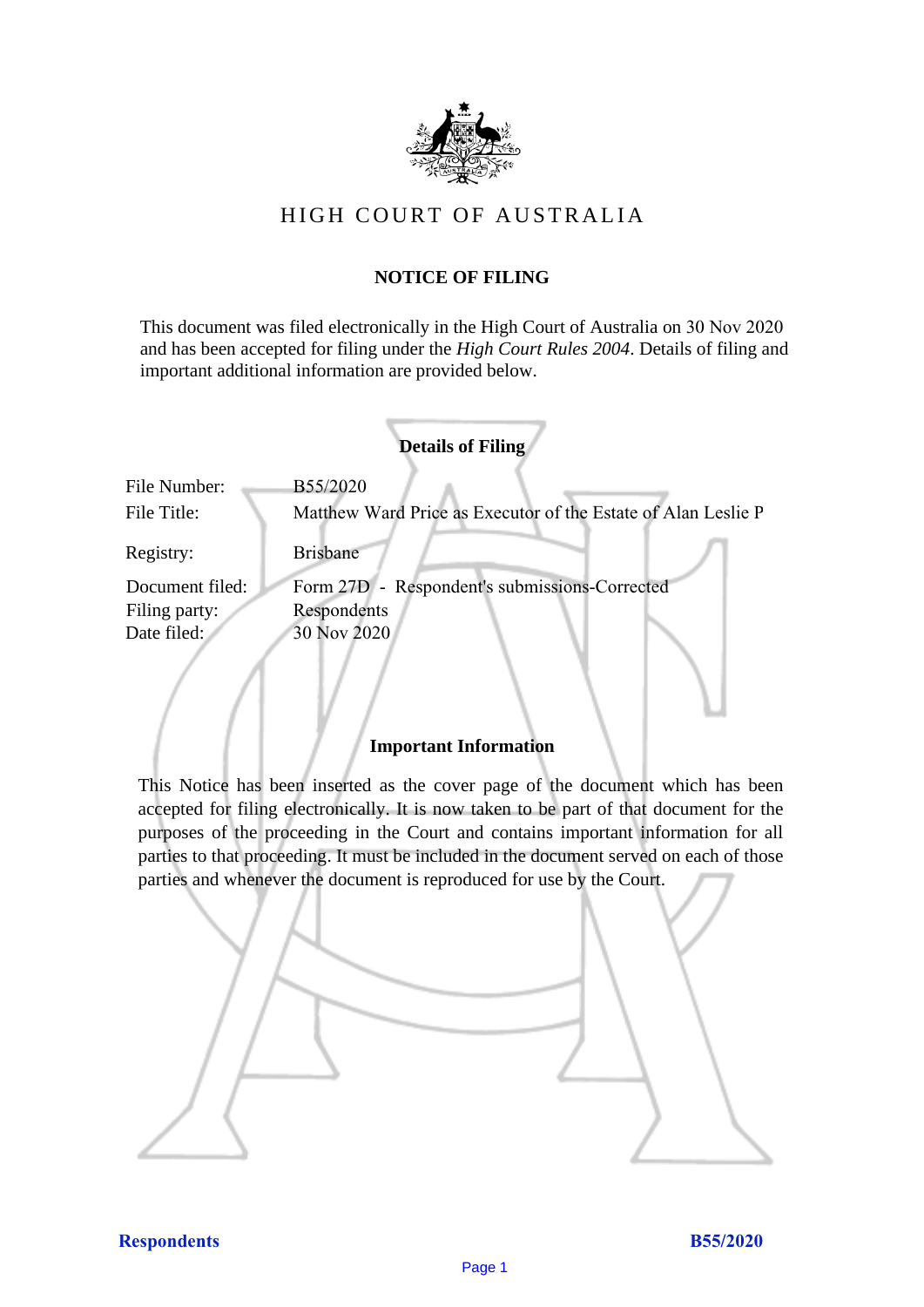### B55/2020

# RESPOND: TO ATSILEATEA<br>
28 - RESPONDENT UNITS AND CONSISTANT UNITS AND CONSISTANT UNITS AND CONSIST UNITS AND THE UNITS ARE<br>
28 - MATHEMATIC MANUSIMUM PRICE AS Executor of the Existe of Alan Leslie Price (deceased)<br>
25 - T IN THE HIGH COURT OF AUSTRALIA No. B55 of 2020 BRISBANE REGISTRY

### BETWEEN:

### Matthew Ward Price as Executor of the Estate of Alan Leslie Price (deceased)

First Appellant

### Daniel James Price as Executor of the Estate of Alan Leslie Price (deceased)

Second Appellant

### Allanna Mercia Price

10 Third Appellant

### Gladys Ethel Price by her litigation guardian Erin Elizabeth Turner

Fourth Appellant

and

### Christine Claire Spoor as trustee

First Respondent

Kerry John Spoor as trustee

Second Respondent

### Marianne Piening

Third Respondent

20 **Frederick Piening** 

Fourth Respondent

### Joyce Higgins

Fifth Respondent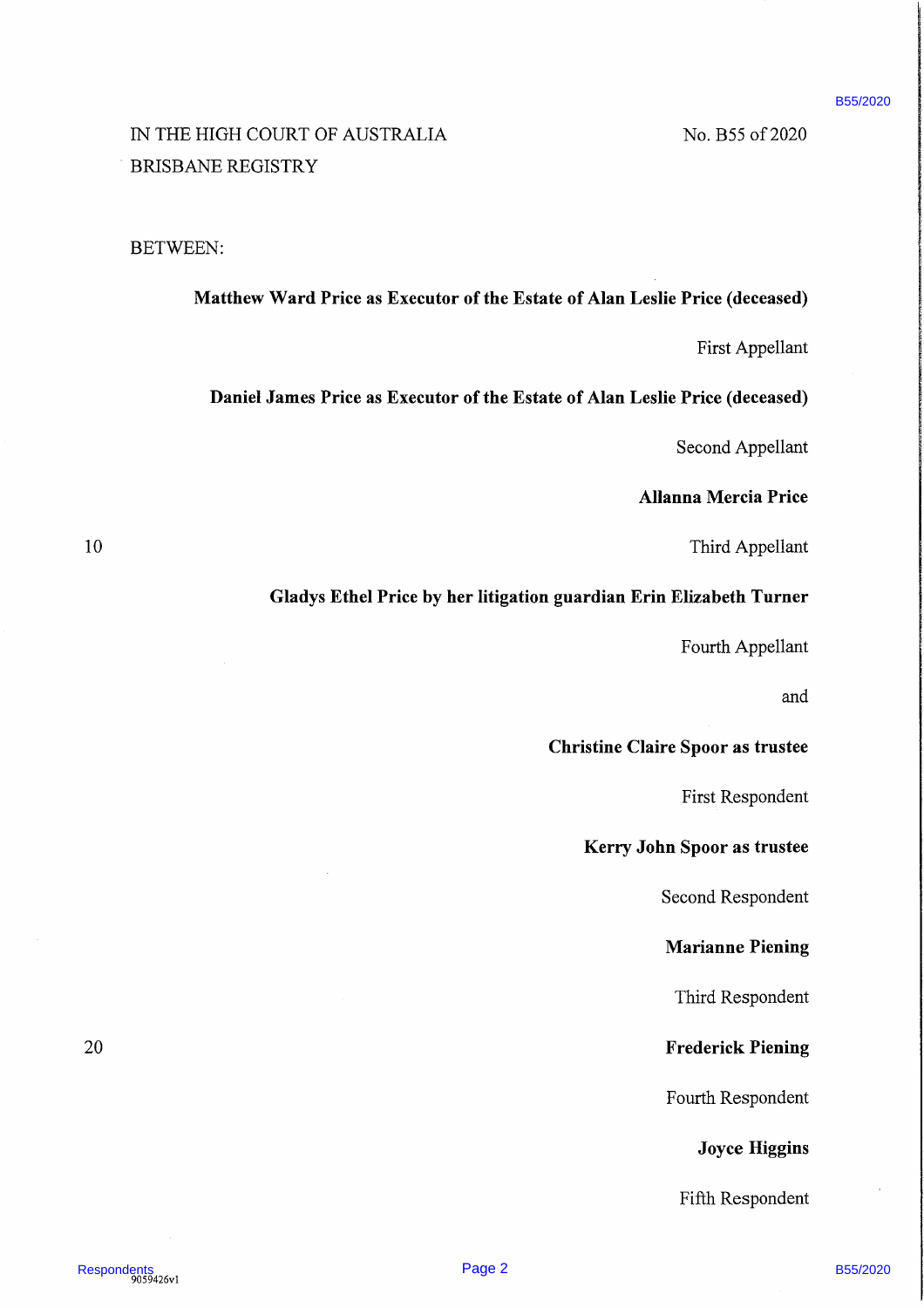### Cheryl Thompson

B55/2020

Sixth Respondent

Joyce Mavis Coomber

Seventh Respondent

Angus Macqueen

Eighth Respondent

### Angus Macqueen as trustee

Ninth Respondent

### RESPONDENTS' SUBMISSIONS

 $-2-$ 

### 10 Part I: Certification

1. These submissions are in a form suitable for publication on the internet.

### Part II: Statement of Issues

- 2. The issues on this appeal are as follows:
- **Cheryl Thompson**<br>
Sixth Respondent<br>
Sixth Respondent<br>
Jave Mavis Coumber<br>
Sixth Respondent<br>
Angus Macqueen as tensted<br>
Respondent<br>
Angus Macqueen as tensted<br>
Seconds<br>
Angus Macqueen as tensted<br>
Sixth Respondent<br>
Angus Ma  $(1)$  On the proper construction of cl 24 of the mortgages, were the appellants entitled to plead a defence under the *Limitations of Actions Act 1974* (Qld) (*Limitations Act*) in answer to the respondents' claim (the **Proper**) Construction Issue).
	- (2) If not, is such an agreement unenforceable for offending public policy (the Public Policy Issue).
- <sup>20</sup> (3) If 'no' is the answer to issues (1) and (2), were damages for breach of warranty the respondents' only remedy (the Remedy Issue).

### Part III: Judiciary Act, s78B

3. The respondents certify that they have considered whether any notice should be given to the Attorneys-General in compliance with s78B of the *Judiciary Act* 1903 (Cth); notice need not be given.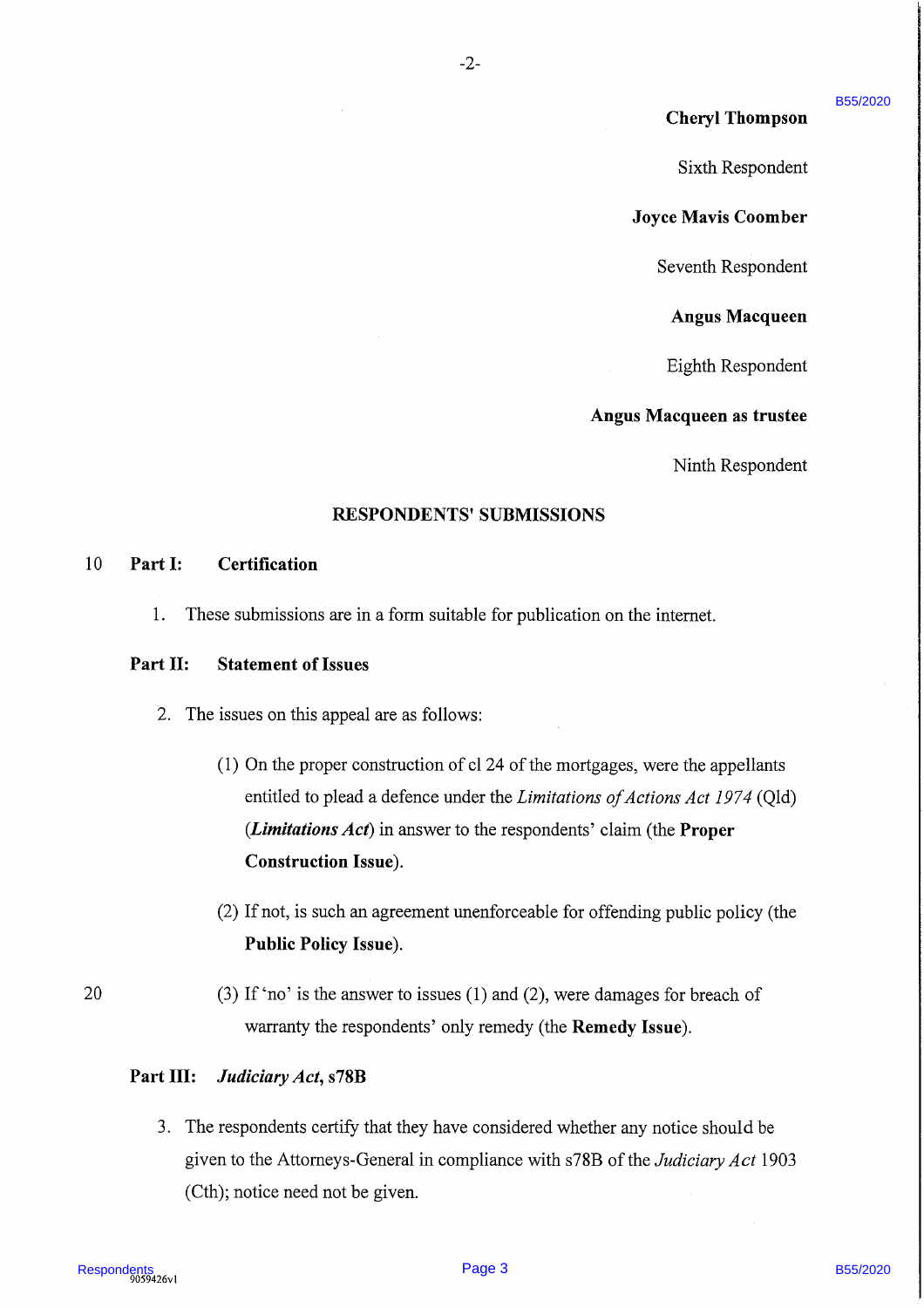### PartIV: Factual Background

4. The respondents do not contest the factual background set out in the appellants' submissions at [5] to [11].

 $-3-$ 

### Part V: Argument

### Issue 1: Proper Construction Issue

### The text of cl24 supports the respondents' construction

- **Part IV:** Pactual Background<br>
4. The respondents of not content the formal hackground set out in the appellants'<br> **Respondents B5** and (1911).<br> **Respondents B55/2020** (11).<br> **Respondents B55/2020** Background is content t 5. The express language of cl 24 provides that a statutory provision to which it applies is one 'whereby or in consequence whereof any o[r] all of the powers rights and remedies ... may be ... defeated'. To fall within the clause, the statutory provision 10 must be a direct or indirect means by which the respondents' powers, rights or remedies are defeated. .
	- 6. In this sense, cl24 has two fields of operation. By the use of the conjunctive 'or', it is only necessary for one of the two fields of operation to be satisfied for cl24 to be engaged.
	- 7. Similarly, to fall within the operation of cl24, it is only necessary for one of the verbs to aptly describe the effect (direct or indirect) of the Limitations Act.
	- 8. The dictionary meaning of 'defeat' is to 'to frustrate, to thwart'.<sup>1</sup> It is not a term of art with an ascertained legal meaning; it has a range of meanings according to ordinary usage.
- <sup>20</sup> 9. Having <sup>a</sup> range of meanings does not lead to ambiguity. If one of the ordinary meanings is plainly the meaning the parties intended it to have when used in cl24, then this is the meaning it has.<sup>2</sup>
	- 10. As Gotterson JA observed below, $3$  the past participle 'defeated' accommodates conduct by the appellants to trigger the operation of the statutory provision with the result that the respondents' powers, rights or remedies might be defeated.

Macquarie Dictionary, Fifth Edition.

<sup>&</sup>lt;sup>2</sup> Spoor & Ors v Price & Ors (2019) 3 Qd R 176; [2019] QCA 297 [59]; CAB38.

<sup>&</sup>lt;sup>3</sup> Spoor & Ors v Price & Ors (2019) 3 Qd R 176; [2019] QCA 297 [62]; CAB38.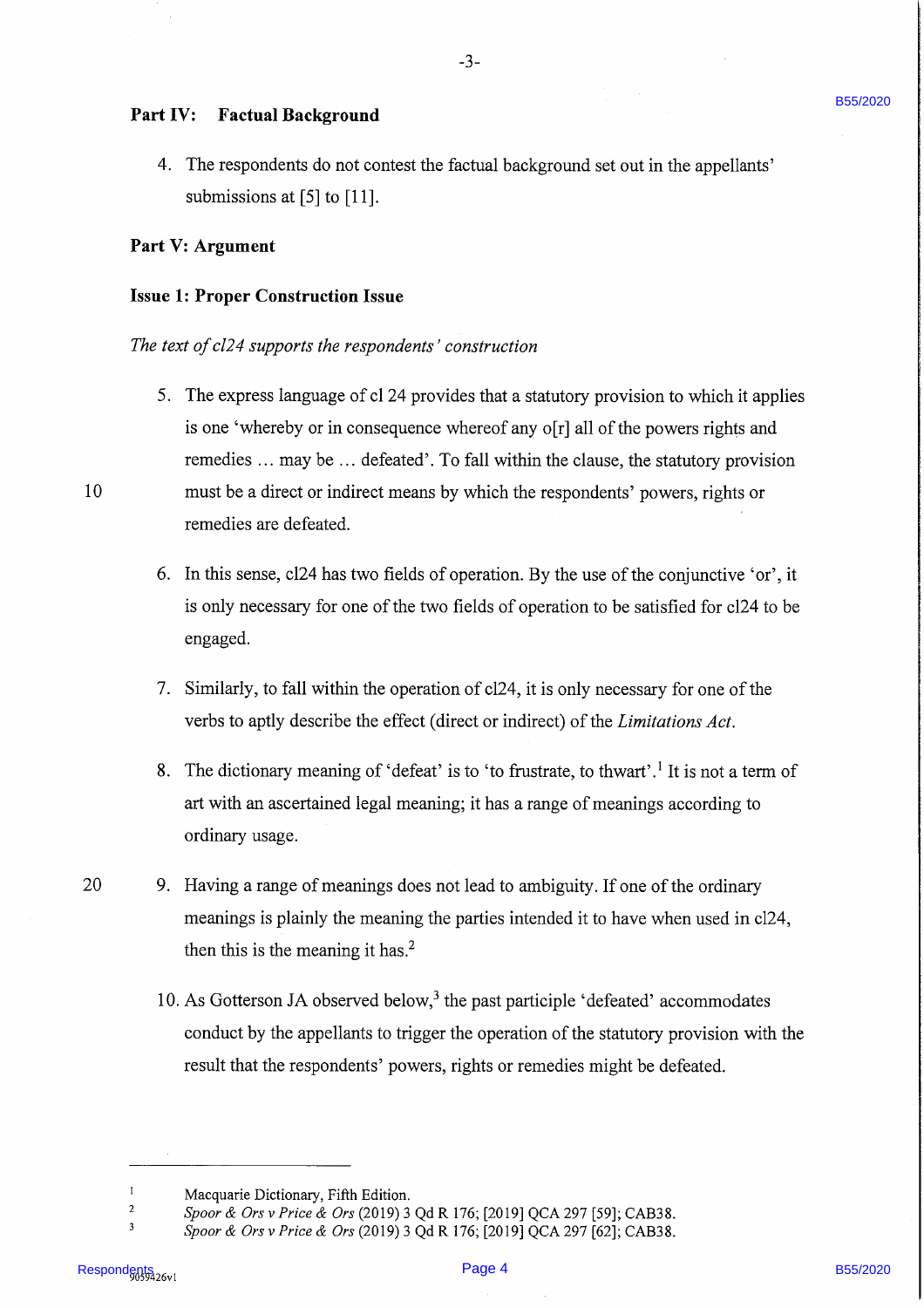11. The result is described by the words 'may be' rather than the word 'is'. These words have flexibility, which comprehend a decision of the appellants whether or not to plead the statutory provision; the pleading of which brings about the result that the respondents' powers, rights or remedies are 'defeated' by operation of cl24.

 $-4-$ 

- 12. The verb 'defeated' is apt to describe the effect of the appellants pleading <sup>a</sup> limitations defence under the Limitations Act in answer to the respondents' claim brought out of time.
- 13. Notably, in *Commonwealth v Verwayen*,<sup>4</sup> Justices Brennan (dissenting in the result) and McHugh observed that statutes of limitation confer on a defendant a right to 'defeat' a claim brought outside the time limited by a limitations statute.<sup>5</sup>
- 14. There are a number of case examples where the courts have used the term 'defeat' to articulate the effect of pleading a limitations defence.<sup>6</sup>
- 11. The result is described by the words 'rangy be' enther than the words' is". These<br>voted have the first higher controller than the description of the appellents whether a first of the stress of the stress and the stres 15. On its proper construction, cl24 applied to provisions of the Limitations Act by which the enforcement of a right, power or remedy of the respondents might be defended by the appellants and thereby defeated. The respondents' claim for remedies arising under the mortgages, brought out of time, was 'defeated' by the appellants' pleas under the Limitations Act.
	- 16. The Court of Appeal was correct in determining that, according to its ordinary usage, the verb 'defeated' aptly describes the effect of pleading a defence under the Limitations  $Act.^{7}$  The text of cl24 supports the construction for which the respondents contend.

### Strong words in favour of the respondents' construction are evident in cl24

17. The appellants contend that 'strong words' are necessary to indicate an intention to give up the rights conferred by a statute. The words 'shall not apply hereto and are

20

<sup>(1990)</sup> 179 CLR 394.

Commonwealth v Verwayen (1990) 179 CLR 394, 425, 504.

Belgravia Nominees Pty Ltd v Lowe Pty Ltd (2017) 51 WAR 341 [46]; Evans v Braddock [2015] NSWSC 249 [20]; Faraday v Rappaport [2007] NSWSC 34 [102]; McNally v Commonwealth Bank ofAustralia (No 2) [2018] WASC [11]; Kambarbakis v <sup>G</sup> and L Scaffold Contracting Pty Ltd. [2008] QCA 262 [4]; Cassis & Anor v Kalfus [2001] NSWCA 460 [53].

Spoor & Ors v Price & Ors (2019) <sup>3</sup> Qd R 176; [2019] QCA 297 [63]-[65]; CAB38.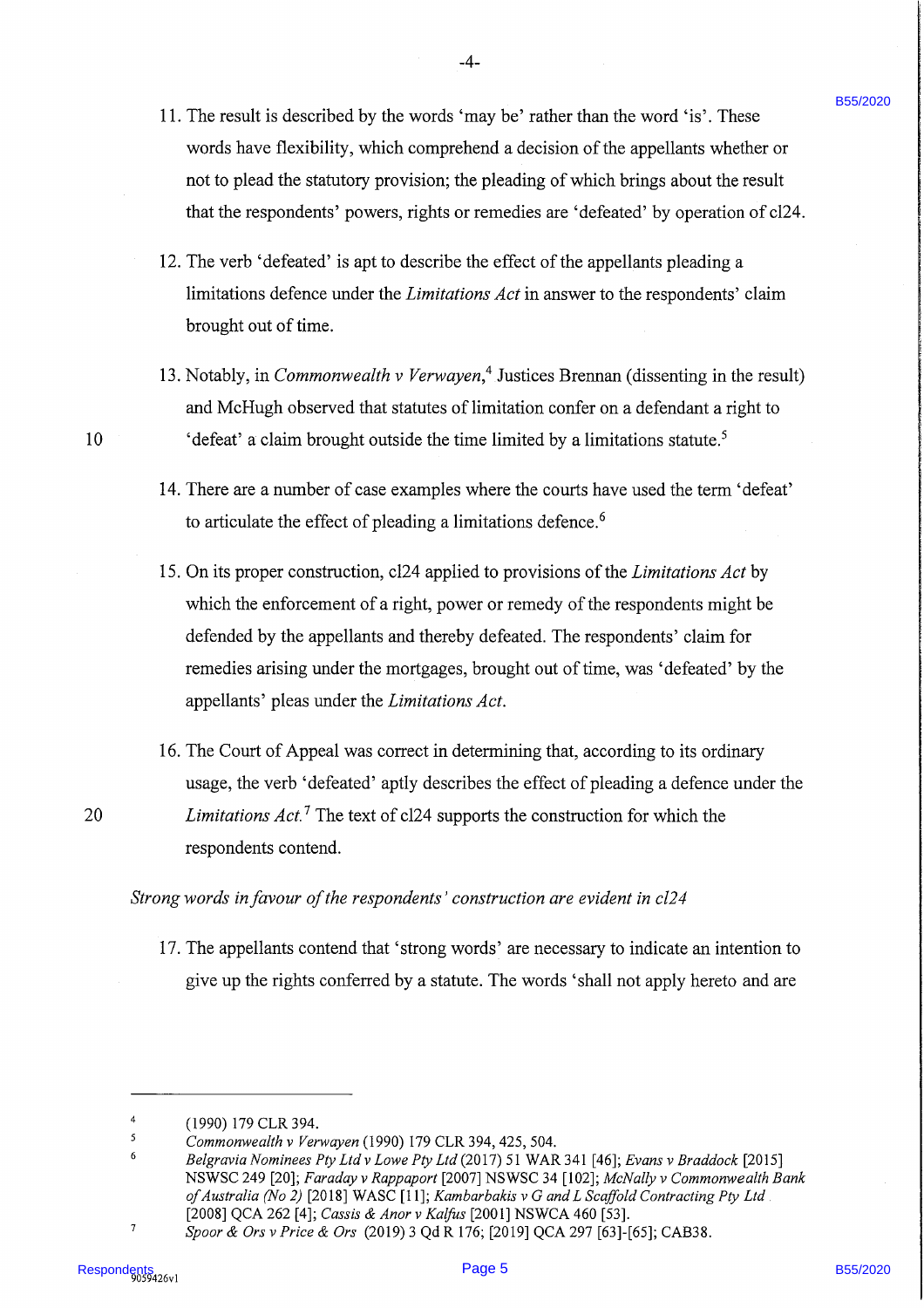expressly excluded' are sufficient in this sense and evidence an intention to give up the rights conferred by statutory provisions to which the clause is directed.

### No need for the Limitations Act to be mentioned by name

- 18. Although the Limitations Act is not mentioned by name, the class of statutes to which cl24 is directed is readily discernable from the text of the clause; (relevantly) any statute whereby the powers, rights and remedies of the respondents may be defeated.
- 19. No statute is mentioned. The parties intended the clause to have some meaning and purpose. If, as contended, the text of cl24 supports the construction urged by 10 the respondents, there is no reason to exclude the *Limitations Act* from its operation. Notably, the appellants have not identified what cl24 was intended to achieve, were it not to capture the operation of the *Limitations Act*.

### The purpose or objects of the mortgages support the respondents' construction

expressive contracts the contribution in this state and evidence an intertion to give up<br>the contract of the state of the state of the state of the state of the state of the state of the state of the state of the state of 20. The commercial purpose or objects of the mortgages included to allow the respondents to recover from the appellants the moneys which were lent (plus interest). This is consistent with the appellants being prevented, by the words of  $cl24$ , not to plead a defence under the *Limitations Act* if the respondents brought a claim out of time.

Contra proferentem is a principle of last resort with no role to play

- 20 21. The appellants fairly acknowledge<sup>8</sup> that the contra proferentem maxim is a principle of last resort.?
	- 22. A consideration of the words actually used in cl24 as applied to the circumstances of the case allows this Court to reacha logical conclusion as to the clause's proper construction; there is no ambiguity which would warrant the Court turning to the rule of last resort.

B55/2020

Appellants' Submissions, [19].

<sup>,</sup> (2000) 203 CLR 579; [2000] HCA 65 [74].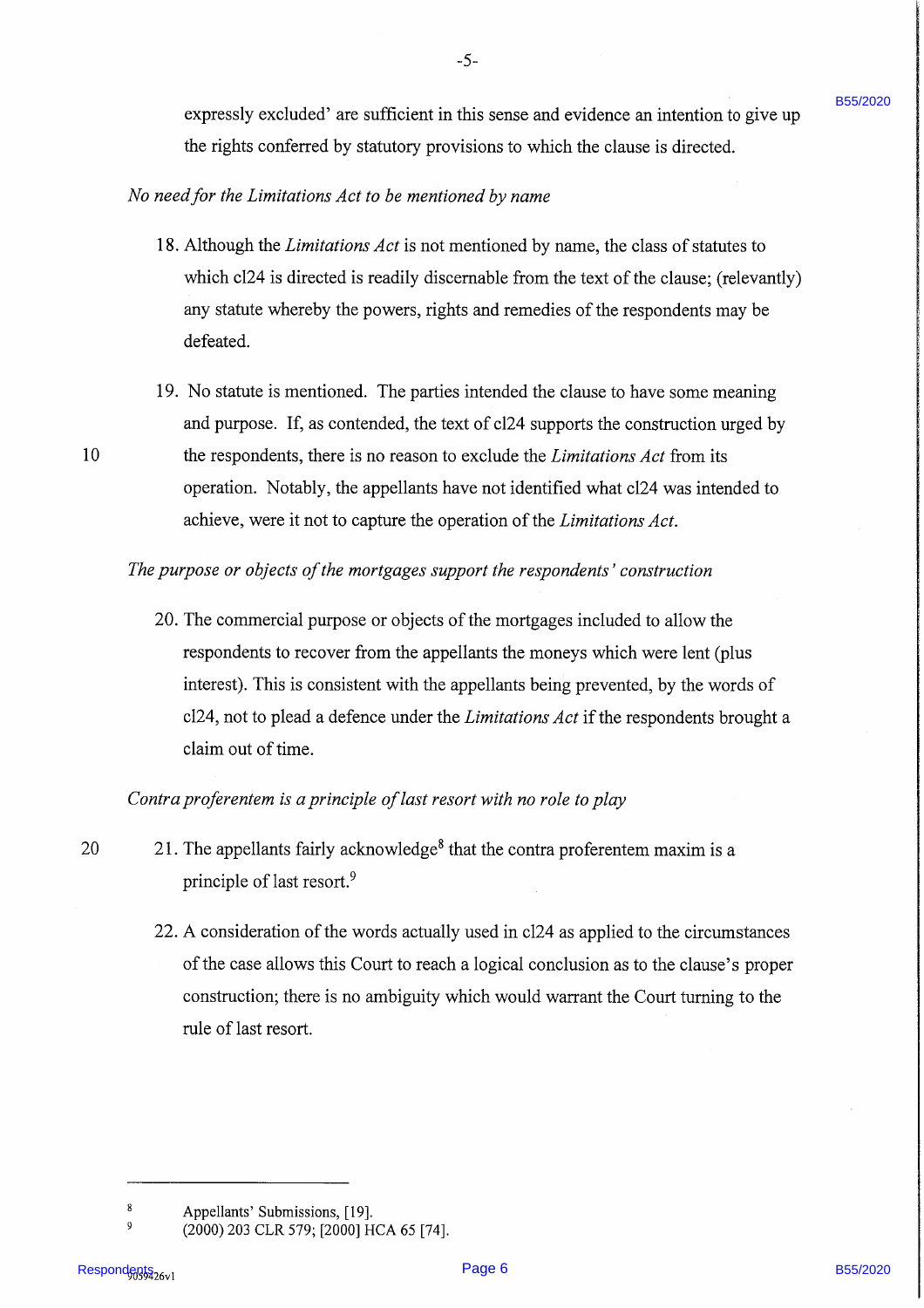Onus of proof

- 23. Despite the appellants' submission to the contrary,  $^{10}$  the respondents did not 'bear the onus' of establishing the construction of cl24 for which they contend (and, indeed, neither do the appellants):
	- a. The proper construction to be given to a legal document is a question of  $law;$ <sup>11</sup>
	- b. neither party bears a legal or evidential burden of proof; construction is inevitable;<sup>12</sup>
	- c. the court's role in construing a written contract is to give effect to the common intention of the parties; $<sup>13</sup>$  this involves the objective consideration</sup> of the text, context and commercial purpose or objects evidently intended to be secured by the contract.<sup>14</sup>

### Issue 2: The Public Policy Issue

### Question of construction

Ontar of proof<br>
23. Despite the appellants buttomic to the currency,<sup>10</sup> the respondents did act "best meaning" of the mini-of the contraction of cl24 for which they constant (and,<br>
indeed, notifier dat the appellants):<br> 24. Whether a party may, by contract, waive or renounce rights, duties or benefits conferred by a statute is a question of construction of the statute to identify whether there is an express prohibition or whether the provisions, read as <sup>a</sup> whole, are inconsistent with <sup>a</sup> power to do so or to identify whether the purpose or policy of the statute is not given for the parties benefit alone, but also in the public interest.<sup>15</sup>

20

Appellants' Submissions, [15].

Deane v City Bank of Sydney (1904) 2 CLR 198, 209.

See Yap Don On v Ding Pei Zhen [2016] SGCA 68. The Singapore Court of Appeal held (at [64]) '[iJt is well established that the party seeking the equitable remedy of rectification bears the burden of proving the facts essential for such relief to be granted. However, construction is inevitable whenever a contract is placed before the court and it does not make sense to say that either party bears a burden of proof, even though both of them will likely advance competing constructions (see McMeel at para 17-32)'.

Toll (FGCT) Pty Ltd v Alphapharm (2004) 219 CLR 165; [2004] HCA 52 [40].

Mount Bruce Mining Pty Ltd v Wright Prospecting Pty Ltd (2015) 256 CLR 104; [2015] HCA 37 [47] (French CJ, Nettle and Gordon JJ).

Brooks v Burns Philp Trustee Co Ltd (1969) 121 CLR 432, 456; See Westfield Management Limited v AMP Capital Property Nominees Limited (2012) 247 CLR 129, 143 [46].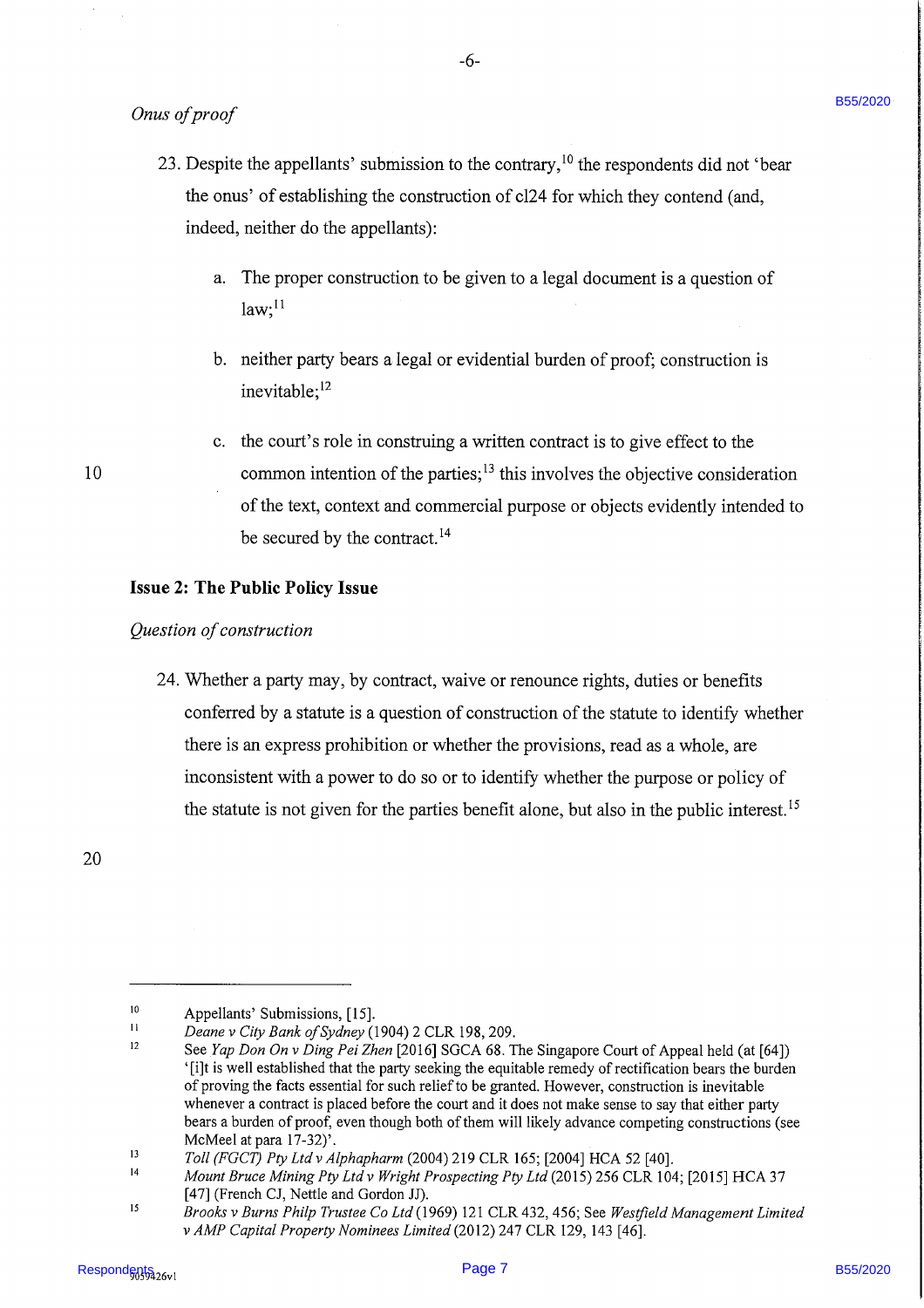Clause 24 is not incompatible with an express or implied prohibition in the Limitations Act

- 25. The Limitations Act contains no express prohibition against parties contracting away the choice to plead <sup>a</sup> limitations defence if available. The appellants do not contend otherwise.
- 26. Nor are the provisions of the Limitations Act, read as a whole, incompatible with a person having the right to choose, by contract, not to become entitled to plead a limitations defence or, if so entitled, to choose not to plea it. Again, the appellants do not contend otherwise.

Clause 24 is not incompatible with the policy and purpose of the Limitations Act

- 10 27. It is well established by authority that the policy and purpose, which is reflected in the Limitations Act, is one that does not impose jurisdictional restrictions on the court to determine a cause of action.
	- 28. The right to plead a limitations defence is expressed in permissive rather than obligatory terms. It permits an individual to make a choice about whether or not to plead <sup>a</sup> limitations defence if available.
	- 29. In Workcover Queensland v AMACA Pty Ltd,<sup>16</sup> French CJ, Gummow, Crennan, Kiefel and Bell JJ referred with implicit approval<sup>17</sup> to the following statement of Gummow and Kirby JJ in The Commonwealth v Mewett [footnotes omitted]:<sup>18</sup>

However, in The Commonwealth v Mewett, Gummow and Kirby JJ said of the 20 effect of the statutes of limitations:

Cleane 24 is not becomposite with an express on ineplate probletion is the Livetican Act<br>
25. The Lindestony Act containing the contact process problem is the structure of the structure of the structure of the structure o "[A] statutory bar, at least in the case of a statute of limitations in the traditional form, does not go to the jurisdiction of the court to entertain the claim but to the remedy available and hence to the defences which may be pleaded. The cause of action has not been extinguished. Absent an appropriate plea, the matter of the statutory bar does not arise for the consideration of the court. This is so at least where the limitation period is

B55/2020

<sup>&</sup>lt;sup>16</sup> (2010) 241 CLR 420; [2010] HCA 34.<br><sup>17</sup> (2010) 241 CLB 420, 422 5201

 $17$  (2010) 241 CLR 420, 433 [30].

See Commonwealth v Verwayen (1990) 170 CLR 394, 473-474, 498-498; Australian Iron & Steel Ltdv Hoogland (1962) <sup>108</sup> CLR 471, 488-489; Pedersen <sup>v</sup> Young (1964) <sup>110</sup> CLR 162, 169; McKain v RW Miller & Co (SA) Pty Ltd (1991) 174 CLR 1, 43; Queensland v Stephenson (2006) 226 CLR 197.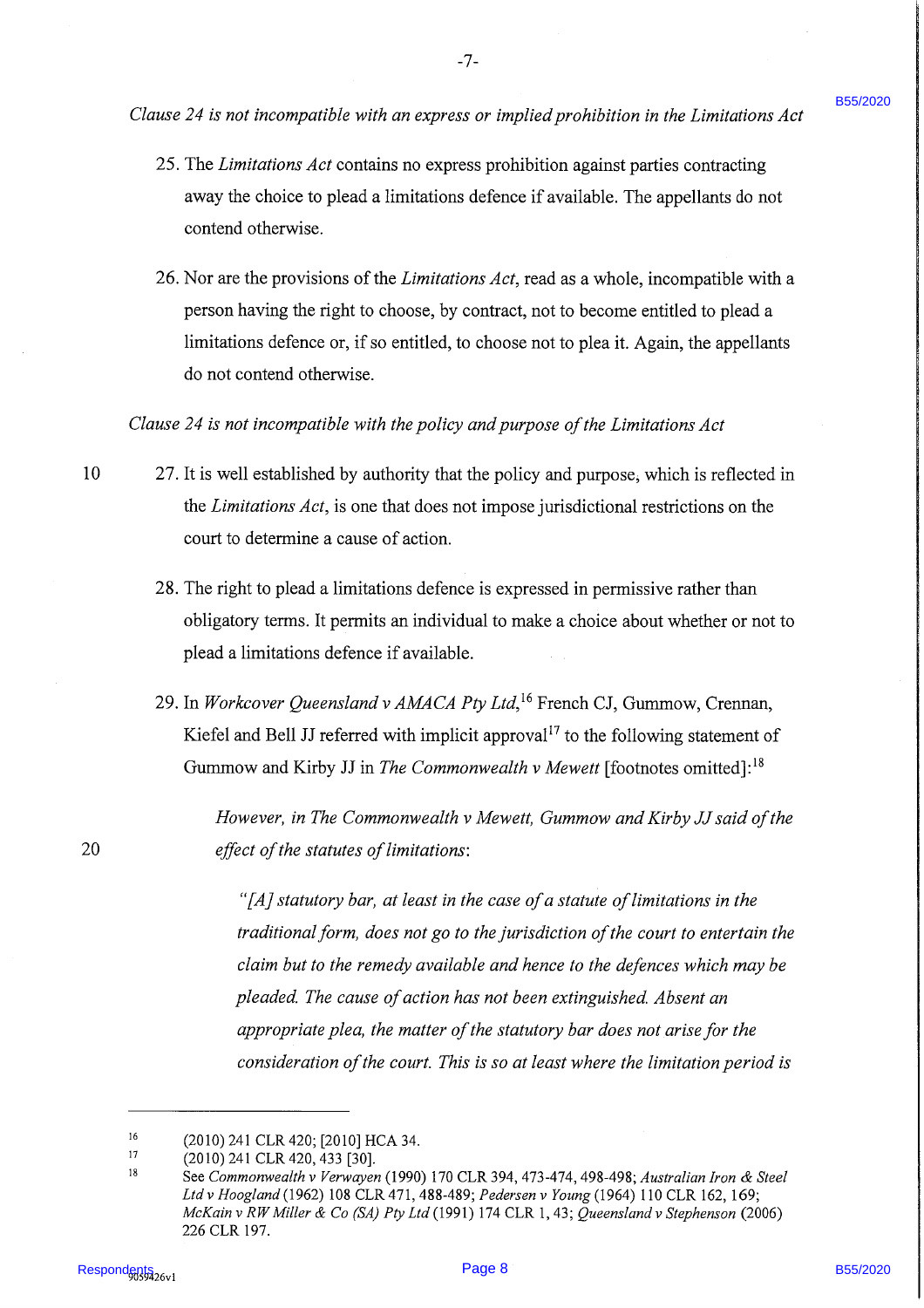\_8-

not annexed by statute to a right which it creates so as to be of the essence of that right.

30. And, more recently, in Brisbane City Council v  $Amos$ , <sup>19</sup> Keane J (with whom Kiefel CJ and Edelman J agreed<sup>20</sup>) observed, relevantly, as follows: <sup>21</sup>

It has, for example, long been settled by judicial decision that a legislative provision that an action "shall not be brought" is not to be taken literally, and that the provision merely provides a defence to the action that must be pleaded by a defendant if the expiration of the limitation period is to be given effect.

- 31. Both WorkCover Queensland and Amos are, it is submitted, consistent with the 10 underlying reasoning in Verwayen<sup>22</sup> and Westfield Management Ltd v AMP Capital Property Nominees Ltd.<sup>23</sup>
	- 32. If <sup>a</sup> defendant, otherwise entitled to plead <sup>a</sup> limitations defence, chooses not to plead it, the matter of the statutory bar does not arise for consideration by the court. This is consistent with the policy and purpose of the *Limitations Act* being one for the benefit of an individual rather than to satisfy a broader public need.
	- 33. The Court of Appeal was correct to infer that, in Queensland, the legislature regarded it compatible with public policy that an individual has complimentary rights to choose not to become entitled in the first place to plead a limitations defence or, if so entitled, to choose not to plead it. $^{24}$
- sea ammonial by stanlar to a rigid which is creates so as to be of the structure<br>
2.6 And, most recently, in Brisbow City Coronal's cheme). Keen I (with where Kinich (C) and Behlzuna 1 ingreed<sup>46</sup>) observed, celevatingly, 20 34. The appellants accept that it is compatible with public policy for a defendant to waive the right to plead a limitations defence under the Limitations Act. However, they argue<sup>25</sup> that a critical difference between waiver and contract is knowledge or state of mind; waiver is compatible with public policy because the defendant is said to have knowledge of the facts and circumstances being alleged in <sup>a</sup> claim.

<sup>&</sup>lt;sup>19</sup> [2019] HCA 27 [49].

<sup>&</sup>lt;sup>20</sup> [2019] HCA 27 [7].

<sup>2</sup> Courtenay v Williams (1844) <sup>3</sup> Hare 539 at 551-552 [67 ER 494 at 500]; Dawkins v Lord Penrhyn (1878) 4 App Cas 51 at 58-59;Ketteman v Hansel Properties Ltd [1987] AC 189 at 219; The Commonwealth v Verwayen (1990) 170 CLR 394 at 405, 473-474; [1990] HCA 39.

<sup>&</sup>lt;sup>22</sup> Commonwealth v Verwayen (1990) 170 CLR 394, 404-406, 425-427, 431, 456, 471-474, 486-487.

<sup>23</sup> (2012) 247 CLR 129,143-144.

<sup>24</sup> Spoor & Ors v Price & Ors (2019) 3 Qd R 176; [2019] QCA 297 [40]; CAB38

Appellants' Submissions, [49].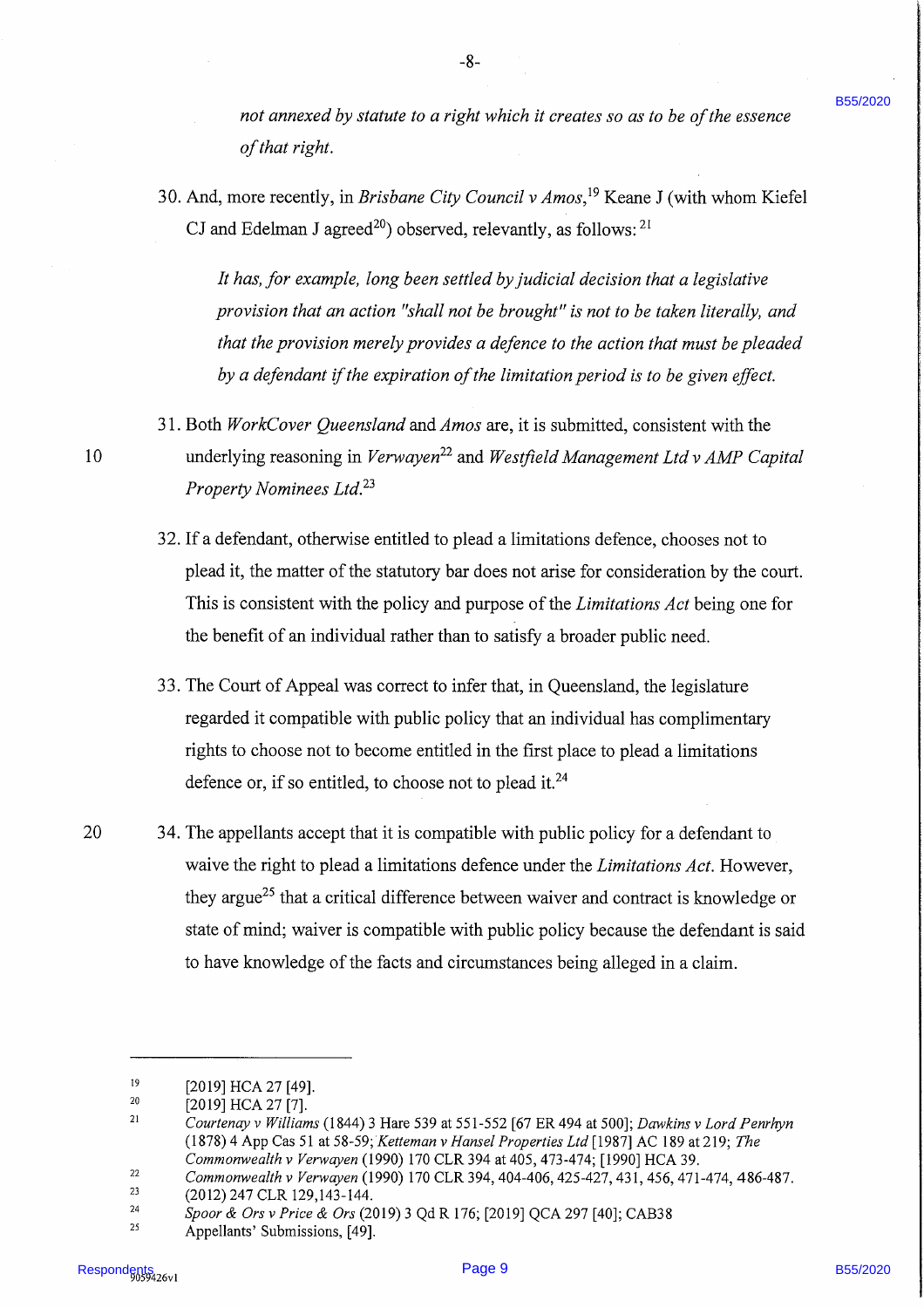- 
- 35. The appellants contention ought to be rejected because:
- 35. The appellants expansion ought to be rejected because:<br>
a. Whefor the appellants (of any of them) had out all other date planetes the space secure the space of a space theorem is a condition of mind including knowledg a. Whether the appellants (or any of them) had or did not have certain knowledge, or a particular state of mind, was not an issue pleaded in the defence or counterclaim; a condition of mind including knowledge or notice must be specifically pleaded.<sup>26</sup> There was no evidence before the first instance or intermediate appellant court about knowledge or notice and, equally, there is no evidence before this Court.

-9-

- b. The mortgage identifies the appellants' obligation to repay the principal sum plus interest; it outlines the powers, rights and remedies of the respondent on the happening of default.
- c. Upon entry into the loan and prior to the accrual of the cause of action, the appellants must be taken to have known the nature and extent of their obligations pursuant to the mortgages.<sup>27</sup> The appellants must be taken to have known the nature and extent of any potential claim to be brought against them in the event of default.
- 36. In the circumstances, it is submitted, that the appellants must be taken to have known that, by cl24, they agreed they would not be entitled to plead the Limitations Act in defence to the respondents' claim.
- 37. It is of no consequence whether the right to plead a limitations defence is sterilised by way of waiver, estoppel or contract. There is also no reason in principle or policy to distinguish between a choice not to plead a limitations defence made in the face of an articulated claim and one made prior to the accrual of <sup>a</sup> cause of action.
- 38. These propositions are consistent with the observations made by members of the Court in Verwayen and in Westfield Management (see [31] above). While Verwayen is not binding on this Court, the reasoning mentioned is persuasive and falls in favour of the respondents' arguments.

10

<sup>26</sup> Uniform Civil Procedure Rules 1999 (Qld), r150(1)(k).

<sup>27</sup> Toll (FGCT) Pty Ltd v Alphapharm (2004) 219 CLR 165, 180 [42] (Gleeson CJ, Gummow, Hayne, Callinan and Heydon JJ).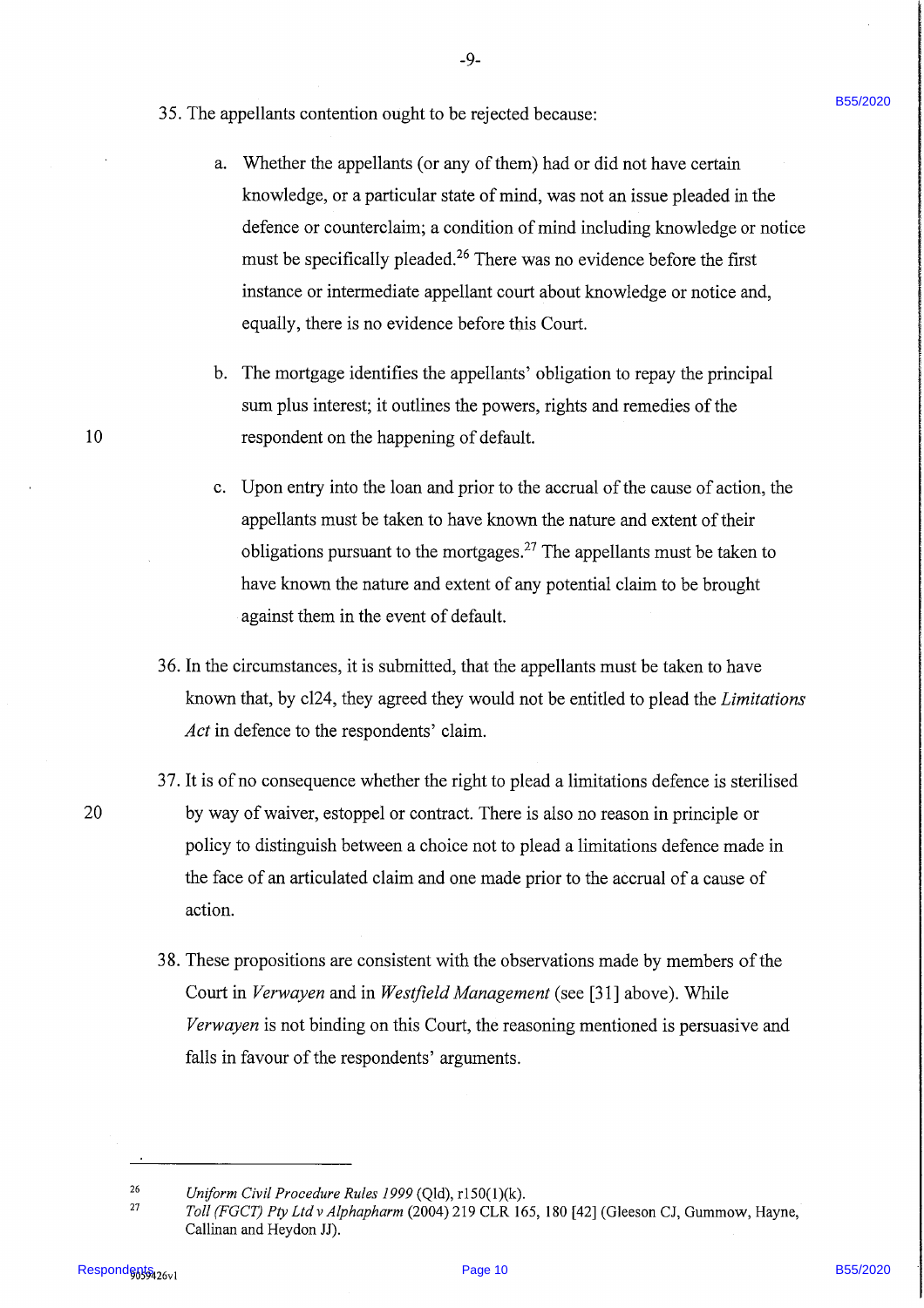- 39. The appellants' contentions<sup>28</sup> about the origins of the *Limitations Act* resting in the 1623 Statute of Limitations and the numerous historical English authorities do not assist their argument; of course, none of them expressly concern the policy and purpose of the *Limitations Act*. Further, the appellants' approach in this regard is contrary to authority. $^{29}$
- 19 The appellants' contentions <sup>19</sup> about the origina of the Lindstone Act resting in the 1623 Strate of Lindstone and the numerous thin the internal page 163 Page 163 Page 1120 Page 163 Page 1120 Page 12020 Page 1120 Pa 40. As noted by the appellants,  $30$  in considering the scheme created by the *Limitations* Act, the legislature 'clearly turned its mind to the circumstances in which the limitation period might be extended or lifted'. It is submitted that having done so, Parliament chose to enact the scheme conferring rights that are procedural and not substantive, and, are permissive and not obligatory.
	- 41. If the public interest is best served by restricting the freedom to contract away the right to plead a limitation defence, it is for Parliament to legislate accordingly; as it stands, there is no express or implied prohibition.
	- 42. And, for the reasons submitted above, it is compatible with the policy and purpose of the Limitations Act that an individual have complementary rights to choose, by contract, not to become entitled in the first place to plead <sup>a</sup> limitations defence or, if so entitled, to choose not to plead it.

### The respondents' title was not extinguished by s24

43. The issue is one of construction of cl24. On this issue, the Court has stated, on many occasions, that the task of statutory construction must begin and end with a consideration of the statutory text.<sup>31</sup> Section 24 of the *Limitations Act* provides, relevantly, as follows:

### 24 Extinction of title after expiration of period of limitation

(1) Subject to section 17, subsection (2) of this section and the Real Property Act 1861, where the period of limitation prescribed by this Act within which aperson may bring an action to recover land (including a redemption

10

<sup>28</sup> Appellants' Submissions, [32].

<sup>29</sup> Brooks v Burns Philip Trustee Co Ltd & Anor (1969) 121 CLR 432, 457.

<sup>30</sup> Appellants' Submissions, [36].

<sup>31</sup> Federal Commissioner of Taxation v Consolidated Media Holdings Ltd (2012) 250 CLR 503 [39] (the Court); Alcan (NT) Aluminia Pty Ltd v Commissioner of Territory Revenue (2009) 239 CLR 27 [47] (French CJ, Hayne, Crennan, Kiefel and Bell JJ).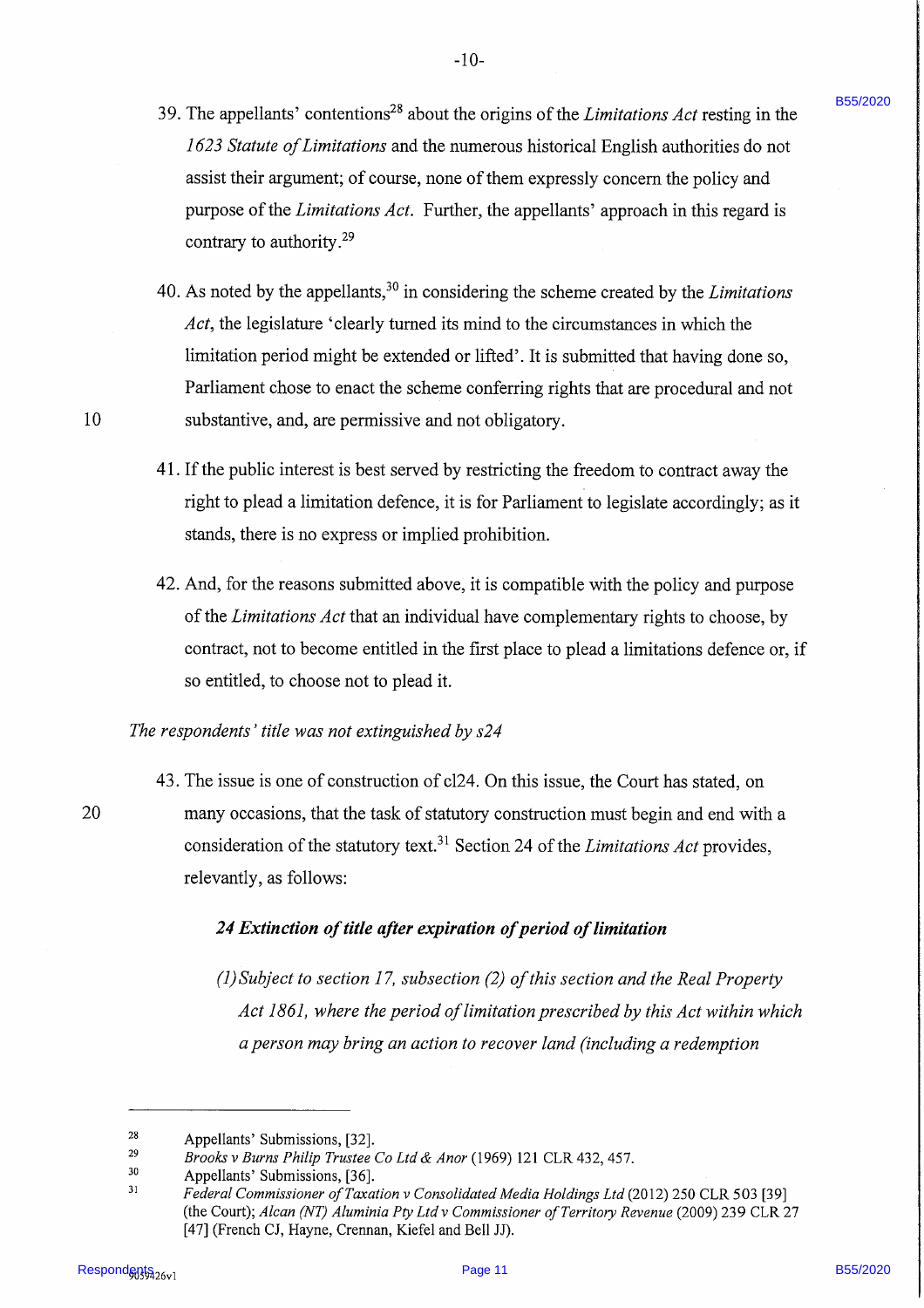action) has expired, the title of that person to the land shall be extinguished

44. Title is extinguished 'where the period of limitation prescribed by [the *Limitations* Act] within which a person may bring an action to recover land ... has expired'. The 'period of limitation prescribed by' the *Limitations Act* is contained in s13; it provides, relevantly, as follows:

### 13 Actions to recover land

An action shall not be brought by a person to recover land after the expiration of  $12$  years from the date on which the right of action accrued to the person ...

10 45. On the proper construction of s24, it must be read with s13.<sup>32</sup> Whether, for the purposes of s24, the period of limitation set out in s13 has expired is a question of fact in each particular case. Here, the Court of Appeal was correct in determining<sup>33</sup> that cl24 of the mortgages had the effect that the period of limitation provided for in s13 of the *Limitations Act* never applied; thus, it never expired.

### Issue 3: The Remedy Issue

### Paul

- 46. The appellants contend that if cl24 has the construction propounded by the respondents and is valid and enforceable, the respondents are limited to a claim for damages for breach of warranty. Not having run this below, the respondents are 20 not, it is said, now entitled to do so.
- ontion) four expression the right of the process to the land dail is exclugated of<br>
A4. This is exhigated if "where the period of first<br>basis person that ... In the Limitation process and the period of first<br>basis period 47. The appellants rely on the 19<sup>th</sup> century decision of *The East India Company v Oditchurn Paul*<sup>34</sup> in support of this proposition. One of the questions for the court's determination in *Paul* was whether a secondary agreement had been reached to suspend the operation of the limitations statute whilst an inquiry took place; the primary issue for the court's determination was when the cause of action had accrued.

 $32$  Cf Commonwealth of Australia v Dixon (1988) 13 NSWLR 601.

 $\frac{33}{2}$  Spoor & Ors v Price & Ors (2019) 3 Qd R 176; [2019] QCA 297 [75]-[76]; CAB38.

<sup>(1850) 7</sup> Moo PCC 811.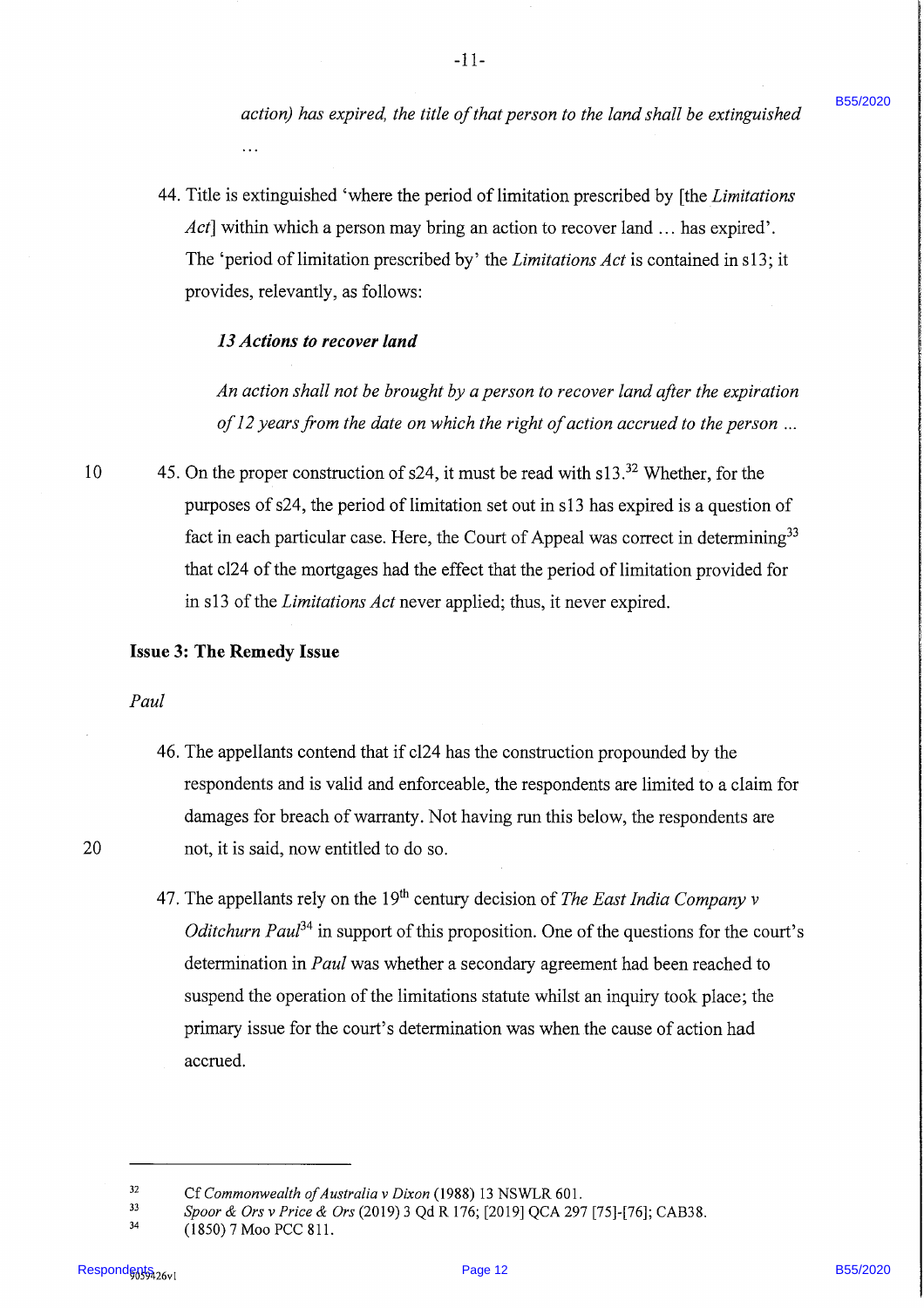48. In obiter, Lord Campbell observed, relevantly, as follows:<sup>35</sup>

-12-

There might be an agreement that in consideration of an inquiry into the merits of a disputed claim, advantage should not be taken of the statute of limitations in respect of the time employed in the inquiry, and an action might be brought for breach of such an agreement; but if to an action for the original cause of action the Statue of Limitations is pleaded, upon which issue is joined – proof being given that the action did clearly accrue more than six years before the commencement of the suit  $-$  the Defendant, notwithstanding any agreement to inquire, is entitled to the verdict.

- 10 49. Paul is distinguishable on its facts; it did not concern an agreement not to raise a limitations defence in an original bargain (as here). Further, neither party has identified any Australian jurisprudence where the decision has been applied in support of the proposition that the appellants advance<sup>36</sup>.
	- 50. As to the precedential value of decisions of the Privy Council, in  $Cook$  v  $Cook$ <sup>37</sup> Mason, Wilson, Deane and Dawson JJ held, relevantly, as follows:<sup>38</sup>

48. In this is, 1 cash Campbell i choewed, relevantly, as Subseq.<sup>26</sup><br>There alight b on agreement that is consideration of our hyper-incident page in the state of the properties and the consideration of our hyper-inciden The history of this country and of the common law makes it inevitable and desirable that the courts of this country will continue to obtain assistance and guidance from the learning and reasoning of United Kingdom courts just as Australian courts benefit from the learning and reasoning of other great common law courts. Subject, perhaps, to the special position of decisions of the House of Lords given in the period in which appeals lay from this country to the Privy Council, the precedents of other legal systems are not binding and are useful only to the degree of the persuasiveness of their reasoning [emphasis added].

51. The obiter in *Paul* does not contain reasoning which is so persuasive that this Court ought to follow it; this Court is not bound to follow the Privy Council's decision in Paul.

38 (1986) 162 CLR 376, 390.

<sup>35</sup> (1850) 7 Moo PCC 811, 821-822.

<sup>36</sup> The decision has been referred to in the context of a dispute regarding an acknowledgement of debt: Executor, Trustee & Agency of South Australia Ltd v Thompson (1919) 27 CLR 162, 169 (Isaacs J) and Haller v Ayre & Anor [2004] QCA 224 [58] (Keane JA, as his Honour then was).

<sup>37</sup> (1986) 162 CLR 376; [1986] HCA 73.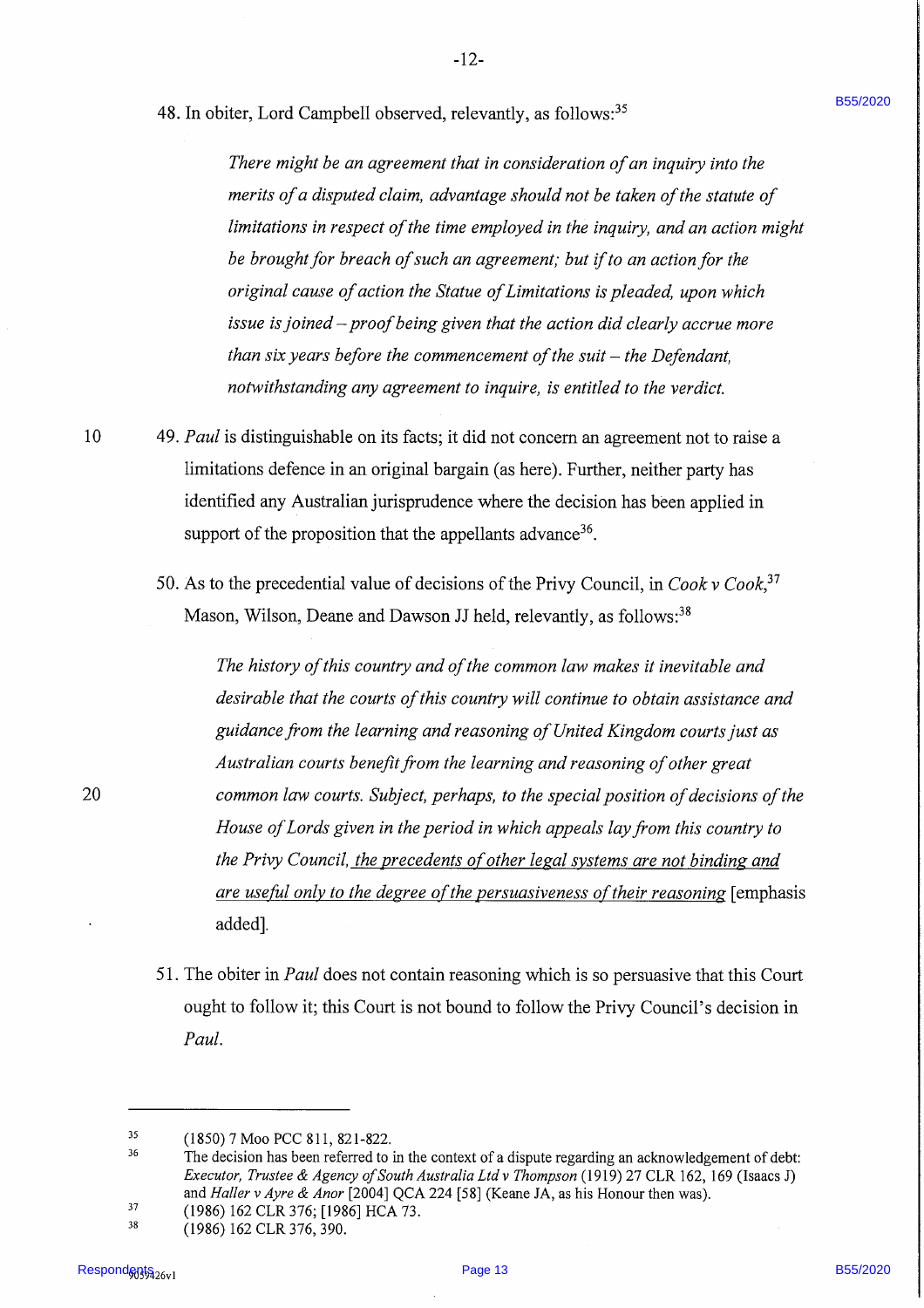- 52. The respondents sought to enforce the bargain struck between the parties in an entirely conventional manner. In response to a plea of limitation by the appellants, the respondents pleaded reliance on cl24.
- 53. The appellants' contention is at odds with the orders made in Verwayen. By reason of waiver or estoppel, the Commonwealth was not free to plead the limitations statute; nor was Mr Verwayen limited to a claim in damages.
- 54. Further, if cl24 is held to be valid and enforceable, the court ought not, at least in <sup>a</sup> sense, give its imprimatur to the appellants' breach of contract, by allowing them to maintain the limitations defence.
- $10$  If the respondents are limited to a claim for damages for breach of warranty, the case should be remitted back to the first instance court to join the interest question
	- 55. If the Court finds in favour of the respondents' construction of cl 24, but determines that the respondents' only remedy is damages for breach of warranty, then, the respondents seek to have the case remitted to the first instance Court to join the outstanding issue of interest, so the respondents can pursue their damages claim.
	- 56. If the appellants breached cl24 by pleading the limitations defence, this breach may give rise to a separate cause of action, which accrued at the time of breach (when the defence was pleaded); this cause of action is not out of time.
- 20 57. Both parties brought an application for summary judgment; the primary judge was assured that the limitation points involved matters of construction only, and thus the matters were suitable to be heard summarily. $^{39}$
- 52. The respondents sought to confere the bargain attrack however the particle is the magnitude barrier in the magnitude of the magnitude of the magnitude of the magnitude of the magnitude of the magnitude of the magnitud 58. By the Court of Appeal's order dated 31 January 2020, summary judgment concerned principal only (\$270,000) and the question of interest was remitted to the Trial Division of the Supreme Court of Queensland for determination.<sup>40</sup> It cannot fairly be said that the summary judgment aspect of the case was determinative of the entire litigation between the parties.

39 40

B55/2020

Spoor & Ors v Price & Ors [2019] QSC 53 [1]; CAB5 CAB58-59.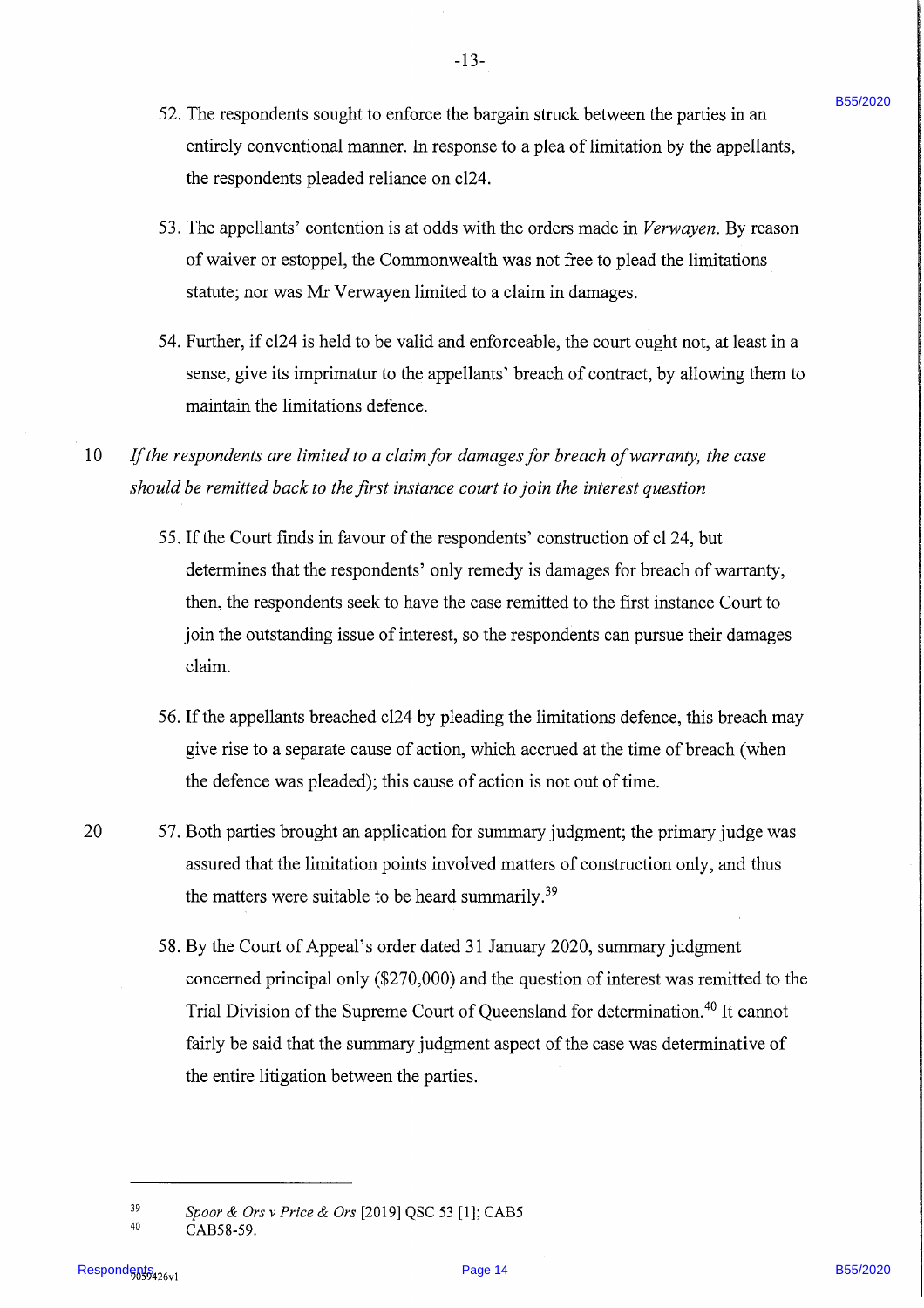59. A conclusion of this Court that the respondents were entitled only to damages for breach of warranty must result in the setting aside of the Court of Appeal's order for summary judgment. It is submitted that no issue of Anshun estoppel arises if the summary judgment is set aside.

-14-

- 60. The determination of the issues on this appeal proceed a summary process in the courts below; this is not a case in which the parties have conducted fulsome litigation to trial, followed by appeal.
- 61. It is also a case which sought to resolve question of law only; the question of interest, which may involve factual matters concerning delay, was put off until this 10 determination.
	- 62. As the appellants accept<sup>41</sup> that there has been little judicial consideration of *Paul* in Australia. They themselves describe that authority as 'scant'. The two authorities identified by the appellants in which *Paul* was considered are not factually analogous to this case; neither concerned an agreement not to raise a limitations defence.
	- 63. The outcome in Paul was not so clear that it was unreasonable for the respondents not to seek damages for breach of contract upon the appellants plea at first instance, or that the respondents made a forensic decision not to do so.
- 64. In the circumstances, it is submitted that the respondents did not fail to make a 20 claim for damages, which was so unreasonable so as to deny them the chance to pursue the remedy.
- 59. A concludion of this Court diat the respondents were entitled only to damages for<br>heading of vertex particular and the set with the signification of Appella covert<br>of the mannery judgment. It is subsided that no issue 65. As submitted above, the determination of the issues on this appeal forms merely part of the case between the parties. It is submitted that, if the Court finds in favour of the respondents' construction of cl24, but determines that the respondents' only remedy is damages for breach of warranty, the appropriate course is to remit the matter to the Trial Division to allow the respondents to pursue a damages claim.

### Part VI: Not applicable

<sup>41</sup> Appellants' Submissions, [55].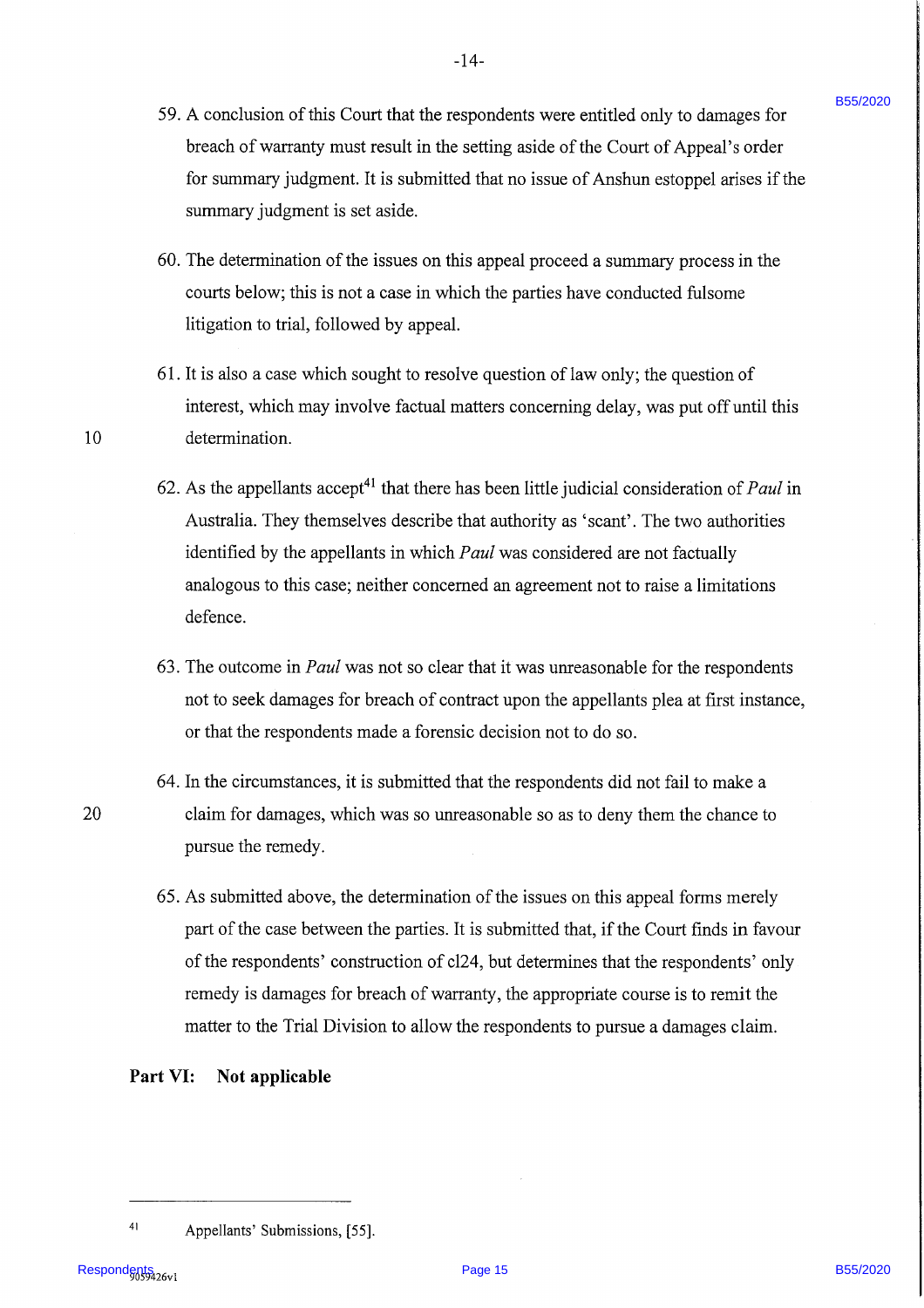### Part VII: Estimate of Time

Part VII: Restinate of Time<br>
16. The respondents as sizable that I bout will be required for the presumation of their<br>
under SO November, 2020<br>
Page 16. A F Messian<br>
R. Andreandalis QC<br>
16. The oriented disgline 82.2 cum 66. The respondents estimate that 1 hour will be required for the presentation of their oral argument.

Dated: 30 November 2020

ee

# N Andreatidis QC <br>
A F Messina S J Gibson

T: 07 3008 3967 M: 0419 020 608

10 E: andreatidis@level27chambers.com.au